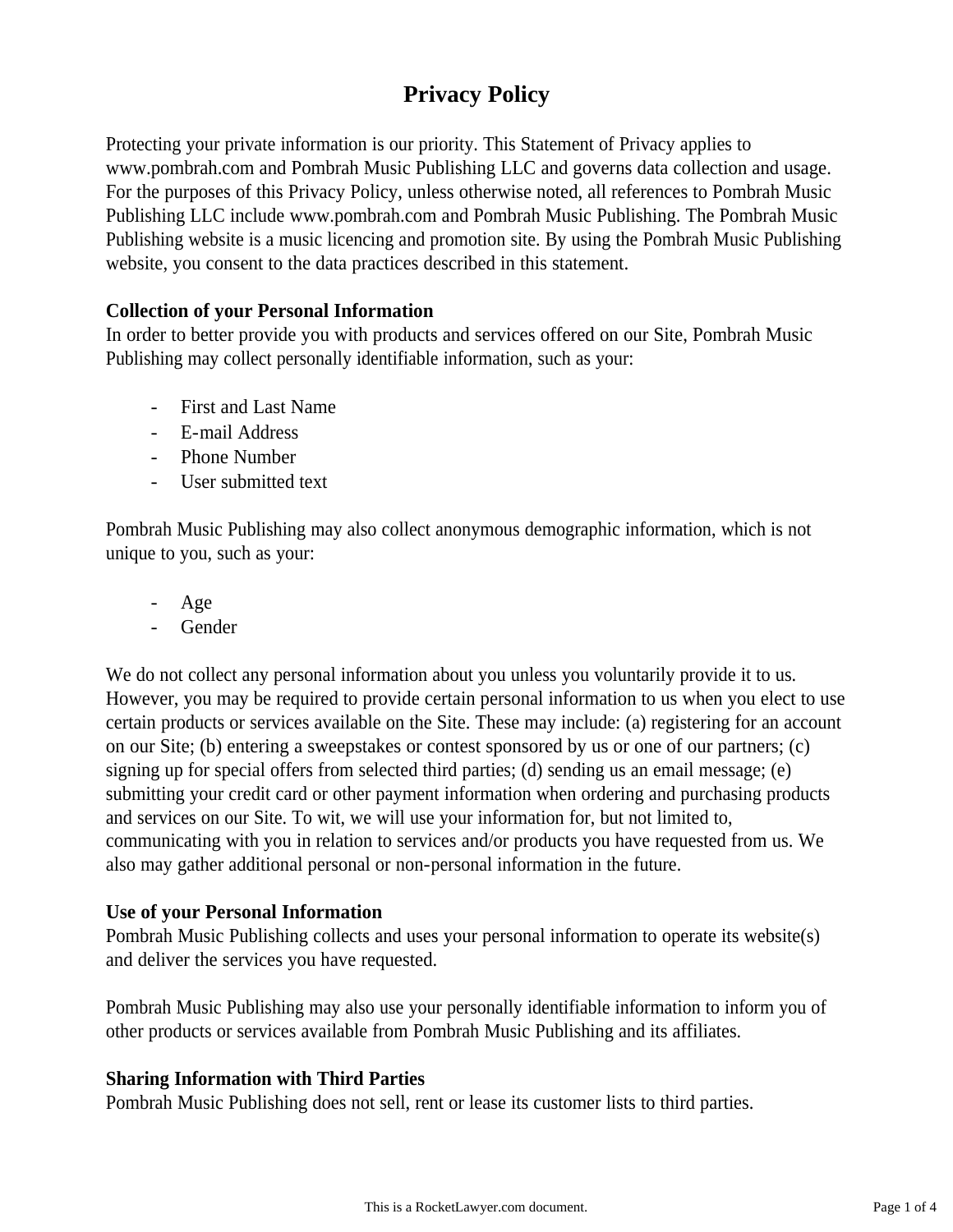Pombrah Music Publishing may share data with trusted partners to help perform statistical analysis, send you email or postal mail, provide customer support, or arrange for deliveries. All such third parties are prohibited from using your personal information except to provide these services to Pombrah Music Publishing, and they are required to maintain the confidentiality of your information.

Pombrah Music Publishing may disclose your personal information, without notice, if required to do so by law or in the good faith belief that such action is necessary to: (a) conform to the edicts of the law or comply with legal process served on Pombrah Music Publishing or the site; (b) protect and defend the rights or property of Pombrah Music Publishing; and/or (c) act under exigent circumstances to protect the personal safety of users of Pombrah Music Publishing, or the public.

## **Tracking User Behavior**

Pombrah Music Publishing may keep track of the websites and pages our users visit within Pombrah Music Publishing, in order to determine what Pombrah Music Publishing services are the most popular. This data is used to deliver customized content and advertising within Pombrah Music Publishing to customers whose behavior indicates that they are interested in a particular subject area.

# **Automatically Collected Information**

Information about your computer hardware and software may be automatically collected by Pombrah Music Publishing. This information can include: your IP address, browser type, domain names, access times and referring website addresses. This information is used for the operation of the service, to maintain quality of the service, and to provide general statistics regarding use of the Pombrah Music Publishing website.

# **Use of Cookies**

The Pombrah Music Publishing website may use "cookies" to help you personalize your online experience. A cookie is a text file that is placed on your hard disk by a web page server. Cookies cannot be used to run programs or deliver viruses to your computer. Cookies are uniquely assigned to you, and can only be read by a web server in the domain that issued the cookie to you.

One of the primary purposes of cookies is to provide a convenience feature to save you time. The purpose of a cookie is to tell the Web server that you have returned to a specific page. For example, if you personalize Pombrah Music Publishing pages, or register with Pombrah Music Publishing site or services, a cookie helps Pombrah Music Publishing to recall your specific information on subsequent visits. This simplifies the process of recording your personal information, such as billing addresses, shipping addresses, and so on. When you return to the same Pombrah Music Publishing website, the information you previously provided can be retrieved, so you can easily use the Pombrah Music Publishing features that you customized.

You have the ability to accept or decline cookies. Most Web browsers automatically accept cookies, but you can usually modify your browser setting to decline cookies if you prefer. If you choose to decline cookies, you may not be able to fully experience the interactive features of the Pombrah Music Publishing services or websites you visit.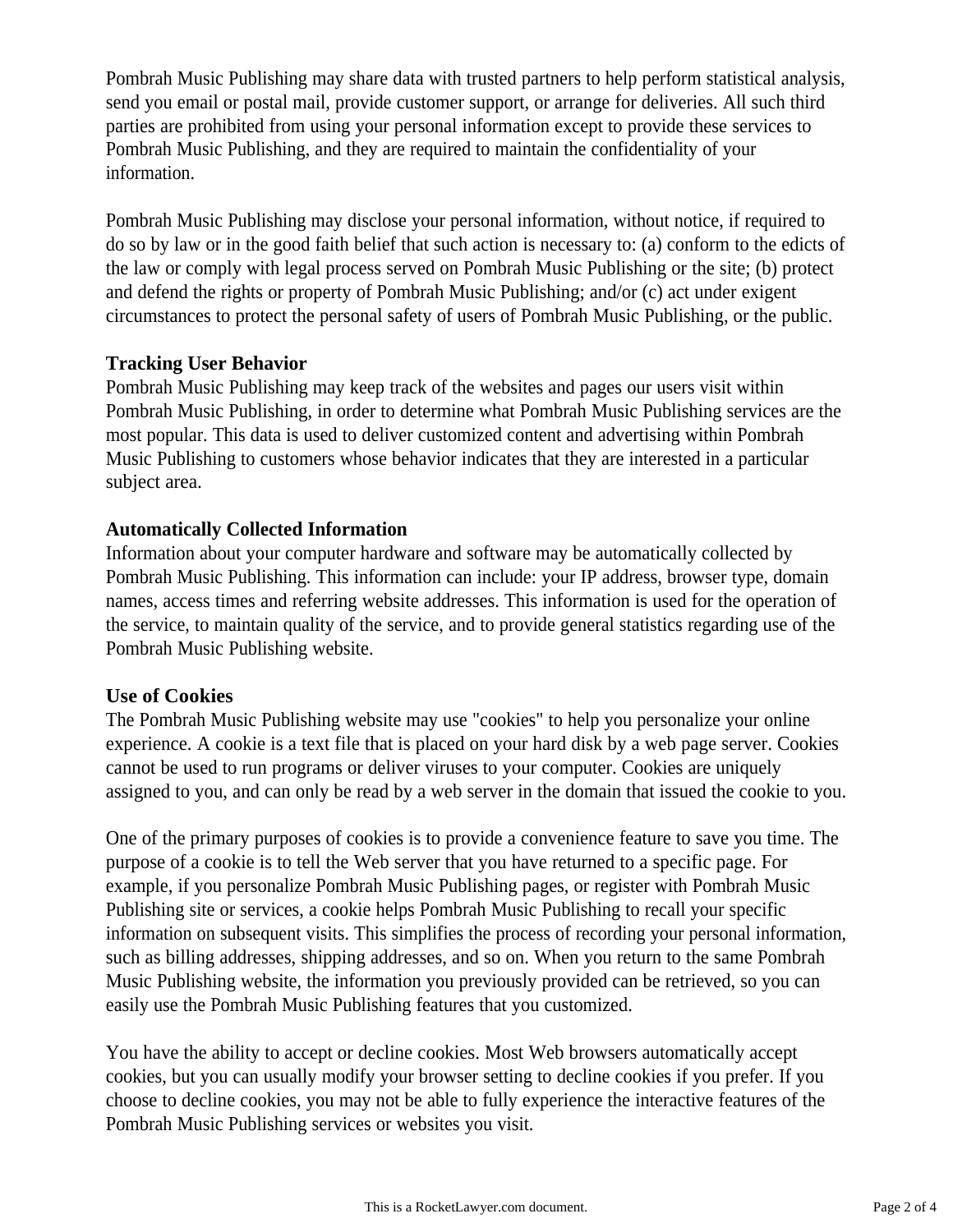# **Links**

This website contains links to other sites. Please be aware that we are not responsible for the content or privacy practices of such other sites. We encourage our users to be aware when they leave our site and to read the privacy statements of any other site that collects personally identifiable information.

# **Security of your Personal Information**

Pombrah Music Publishing secures your personal information from unauthorized access, use, or disclosure. Pombrah Music Publishing uses the following methods for this purpose:

- TLS 1.2
- ECDHE\_RSA with X25519
- AES\_128\_GCM

We strive to take appropriate security measures to protect against unauthorized access to or alteration of your personal information. Unfortunately, no data transmission over the Internet or any wireless network can be guaranteed to be 100% secure. As a result, while we strive to protect your personal information, you acknowledge that: (a) there are security and privacy limitations inherent to the Internet which are beyond our control; and (b) security, integrity, and privacy of any and all information and data exchanged between you and us through this Site cannot be guaranteed.

# **Children Under Thirteen**

Pombrah Music Publishing does not knowingly collect personally identifiable information from children under the age of thirteen. If you are under the age of thirteen, you must ask your parent or guardian for permission to use this website.

# **E-mail Communications**

From time to time, Pombrah Music Publishing may contact you via email for the purpose of providing announcements, promotional offers, alerts, confirmations, surveys, and/or other general communication.

If you would like to stop receiving marketing or promotional communications via email from Pombrah Music Publishing, you may opt out of such communications by replying "unsubscribe"..

# **Changes to this Statement**

Pombrah Music Publishing reserves the right to change this Privacy Policy from time to time. We will notify you about significant changes in the way we treat personal information by sending a notice to the primary email address specified in your account, by placing a prominent notice on our site, and/or by updating any privacy information on this page. Your continued use of the Site and/or Services available through this Site after such modifications will constitute your: (a) acknowledgment of the modified Privacy Policy; and (b) agreement to abide and be bound by that Policy.